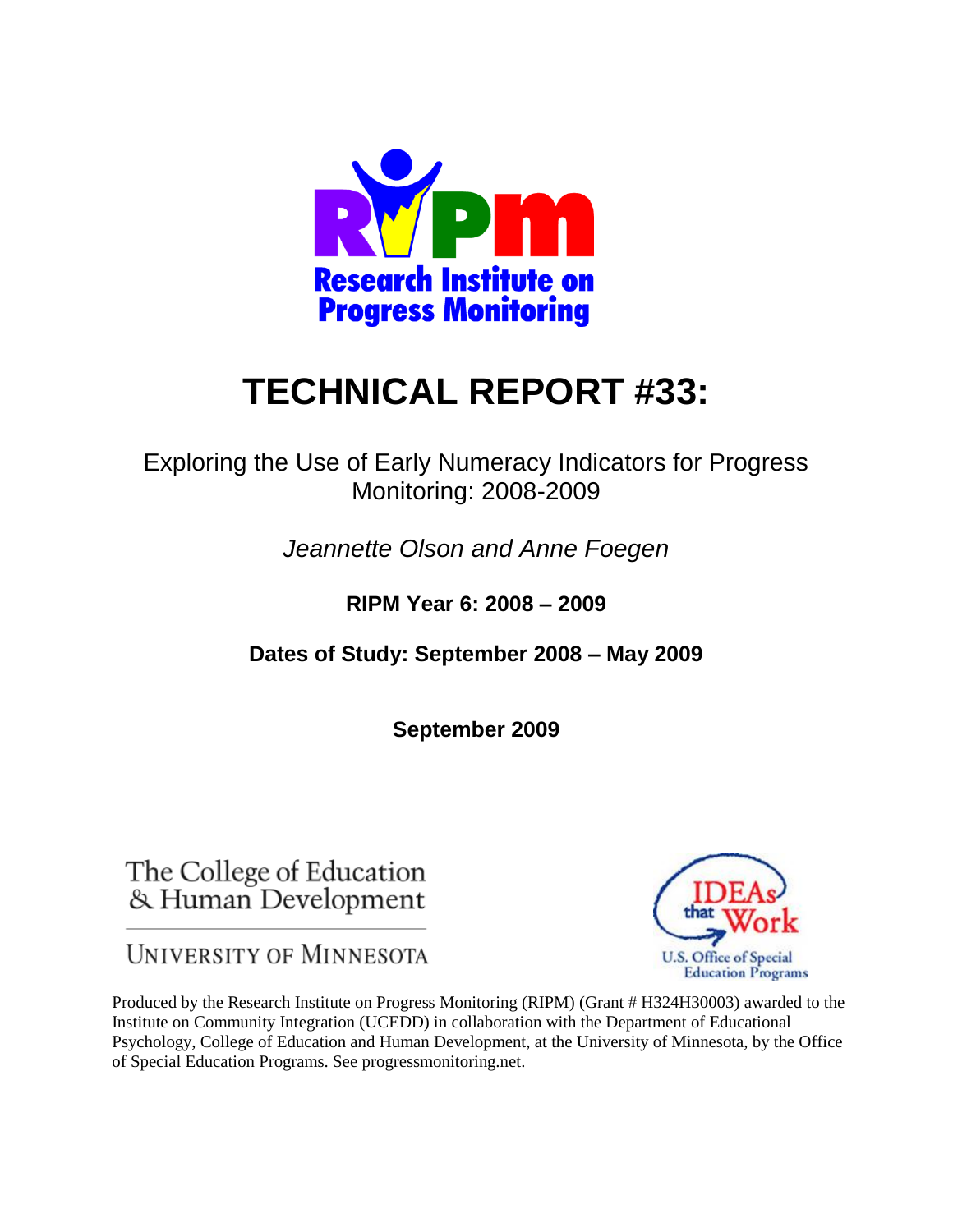#### Abstract

Two of the Early Numeracy Indicators developed by Lembke and Foegen (Lembke & Foegen, 2005; Olson, Foegen, & Singamaneni, 2009; Nagarkar, Hamptom, Lembke, & Whitaker, 2009) were used as progress monitoring measures with small groups of first grade students. This report describes the alternate-form reliability and sensitivity to growth of the Quantity Discrimination and Mixed Numeracy measures when used to monitor progress. This was the third year Quantity Discrimination was used for progress monitoring. Most of the alternate-form correlation coefficients were at or above the .90 level, which is higher than in previous studies. Mixed Numeracy was used as a benchmarking and progress monitoring measure for the second time during this academic year. We obtained much higher alternate-form correlation coefficients than the previous academic year, with all of the statistically significant correlations at or above the .80 level. Both measures appear to be sensitive to growth, with students showing significant improvement on both measures.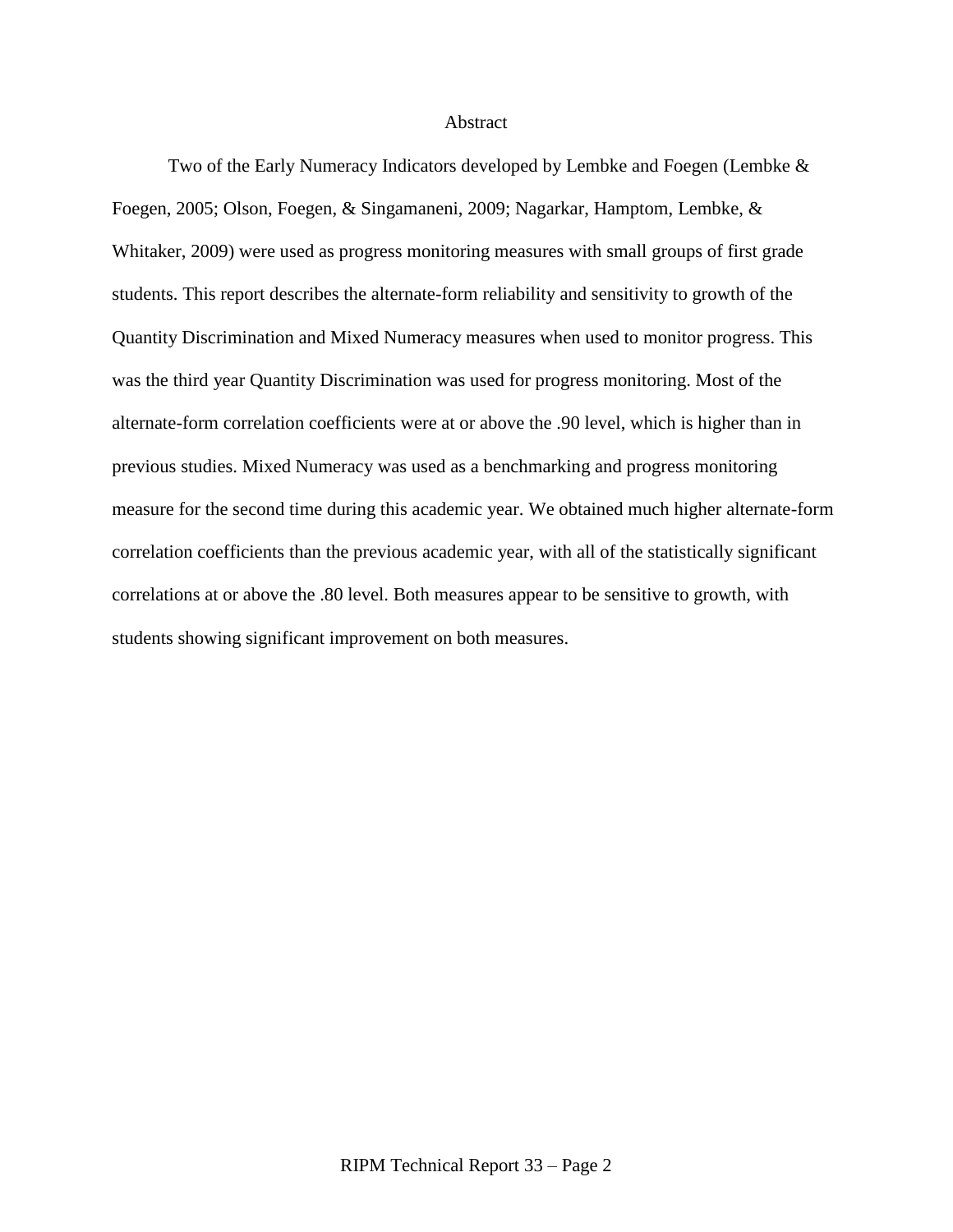Exploring the Use of Early Numeracy Indicators for Monitoring Progress: 2008-2009

This is the third in a series of studies examining the use of Early Numeracy Indicators (ENIs) that were developed by Lembke and Foegen (Lembke & Foegen, 2005; Olson, Foegen, & Singamaneni, 2009; Nagarkar, Hamptom, Lembke, & Whitaker, 2009) for progress monitoring. In this study, two of the ENIs were used as progress monitoring measures with small groups of first grade students who were struggling with beginning math concepts. This report examines the reliability and sensitivity to growth of these assessments.

#### *Research Questions*

The following research questions guided the data analysis:

- 1. What levels of alternate-form reliability are demonstrated when the ENIs are used as progress monitoring measures?
- 2. To what extent do the two progress monitoring measures reflect changes in student performance?

#### Method

#### *Setting and Participants*

The study was conducted in an elementary school (grades PreK-3) in a small Midwestern school district on the fringe of an urban community. The school district is composed of four schools. There is one Pre-K through third grade elementary school, one fourth and fifth grade elementary school, one middle school with grades six through eight, and one high school. During the 2008-2009 school year, the district enrolled 1,338 students, with 46 percent being female, 90.5 percent white, 5.4 percent Hispanic, 2.5 percent African American, 1.3 percent Asian, and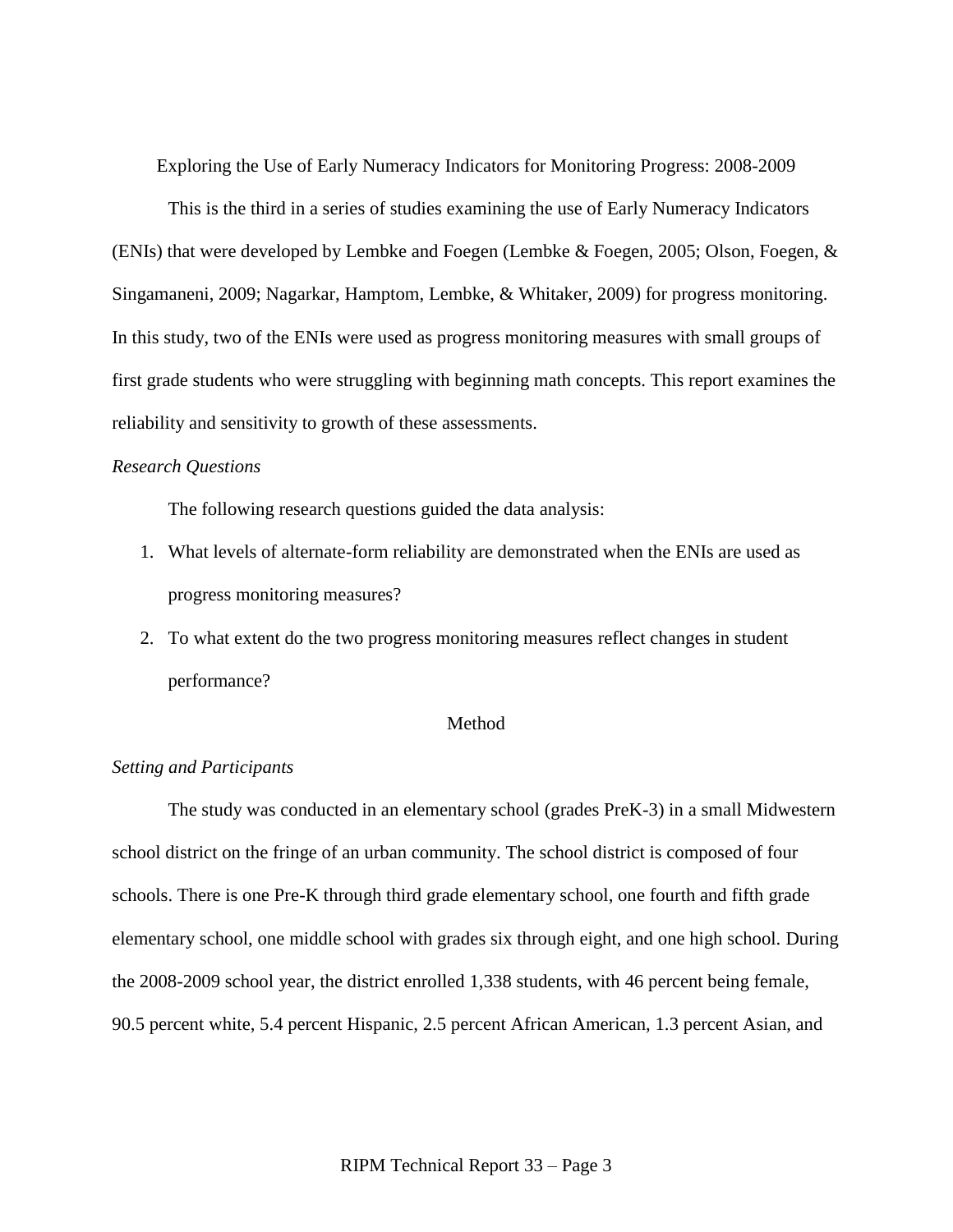less than 1 percent Native American. Nearly 46 percent of the students qualified for free or reduced lunch, and 2.4 percent were identified as English Language Learners.

Although the ENIs were used as benchmarking assessments for all kindergarten and first grade students, the progress monitoring measures were only used with selected groups of students from the four first grade classes at the elementary school. The four classes included a total of 100 students, of whom 51 percent were males, 89 percent were white, 7 percent were Hispanic, 3 percent were African American, and 1 percent were Asian. During the 2008-2009 academic year, 6 percent of the first grade students received special education services and 6 percent were classified as English Language Learners.

Gathering the early numeracy data was a part of the school's typical practices and ongoing commitment to making data driven decisions; therefore, the study was deemed exempt from typical Human Subjects procedures. Individual consent was not needed for students' participation in the data collection efforts.

After all of the fall benchmarking scores had been entered in a database, the Project Coordinator computed each student's percentile rank and prepared class lists of test results. Student scores that fell into the 90<sup>th</sup> percentile and above, 80<sup>th</sup> to 89<sup>th</sup> percentile, 11<sup>th</sup> through 20<sup>th</sup> percentile, and below the  $10<sup>th</sup>$  percentile were color coded on these lists. The Project Coordinator and the Principal Investigator met with the principal and each of the teachers to review the data.

The first grade teachers assigned ten students to the intervention groups during the fall meetings. In all but one case, the teachers chose students who scored below the  $10<sup>th</sup>$  percentile on at least one of the four benchmarking measures and were not already receiving special education services in mathematics. Table 1 presents the scores and percentile ranges for the students who were assigned to the intervention groups.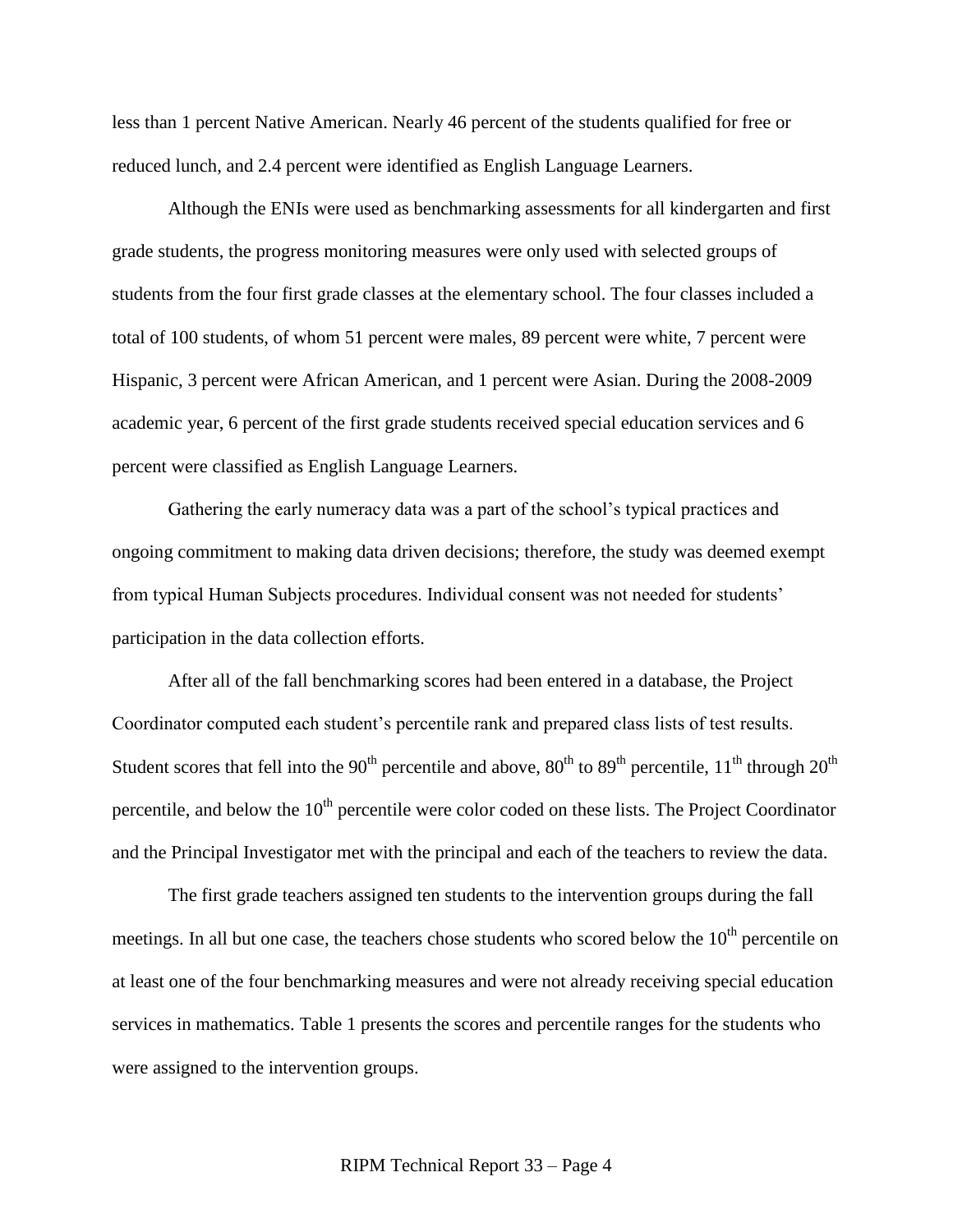## *Fall Benchmarking Scores and Percentiles*

|                |         |                | Number<br>Identification |                | Quantity<br>Discrimination |                | Missing<br><b>Number</b> |       | Mixed<br><b>Numeracy</b> |
|----------------|---------|----------------|--------------------------|----------------|----------------------------|----------------|--------------------------|-------|--------------------------|
| Student        | Teacher | Score          | Percen-<br>tile<br>Range | Score          | Percen-<br>tile<br>Range   | Score          | Percen-<br>tile<br>Range | Score | Percen-<br>tile<br>Range |
| $\mathbf{1}$   | 2A      | 12.5           | $11-20$                  | 5              | < 10                       | 8.0            | $11 - 20$                | 9.5   | < 10                     |
| $\mathfrak{2}$ | 3A      | 9              | < 10                     | 8.5            | < 10                       | 5.5            | < 10                     | 13.5  | < 10                     |
| 3              | 3A      | 19             | 21-79                    | 12.5           | $11-20$                    | $\overline{4}$ | < 10                     | 13.5  | < 10                     |
| $\overline{4}$ | 1A      | $\overline{7}$ | < 10                     | $\overline{4}$ | < 10                       | $\overline{4}$ | < 10                     | 8.5   | < 10                     |
| 5              | 2A      | 12.5           | $11-20$                  | 11.5           | < 10                       | $\tau$         | < 10                     | 11    | < 10                     |
| 6              | 2A      | 11.5           | $<10\,$                  | 6.5            | < 10                       | 4.5            | $<10$                    | 8.5   | < 10                     |
| 7              | 3B      | 16.5           | 21-79                    | 16             | 21-79                      | 7.5            | $11 - 20$                | 12.5  | < 10                     |
| 8              | 4B      | 10             | < 10                     | 10             | < 10                       | 9.5            | $11 - 20$                | 14.5  | 11-20                    |
| 9              | 1B      | 20             | 21-79                    | 13             | $11-20$                    | 6              | < 10                     | 14    | 11-20                    |
| 10             | 1B      | 15             | 11-20                    | 15.5           | 11-20                      | 6              | < 10                     | 12.5  | < 10                     |

*Note:* There are two codes for the teachers in this study because students had one of four classroom teachers (1-4) and one of two intervention teachers (A or B) during the 2008-2009 academic year.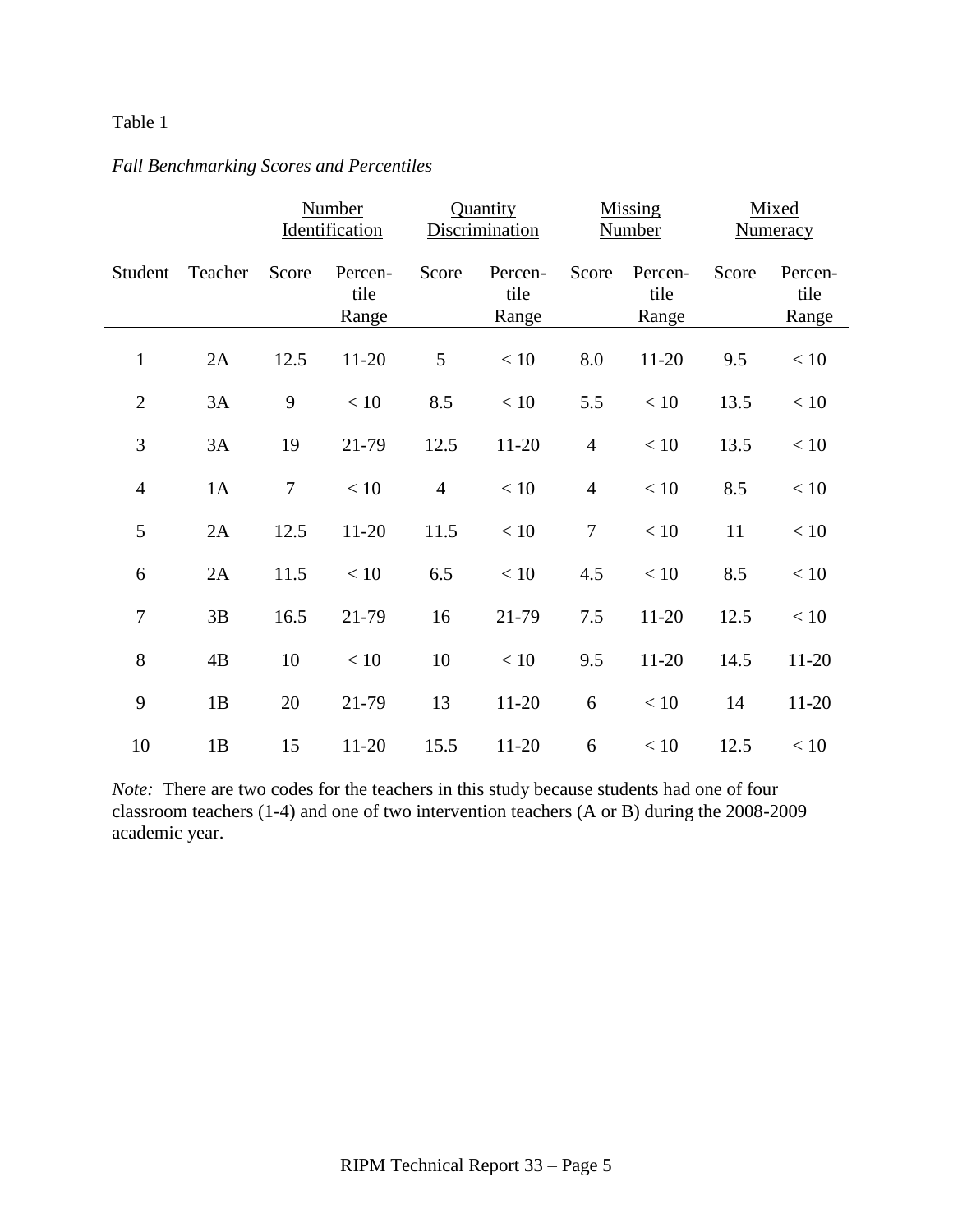#### *Measures*

*Early Numeracy Progress Monitoring Measures.* Two ENIs (Quantity Discrimination, and Mixed Numeracy) were used monitor the progress of the students in the intervention groups (see Appendix A for samples of one page of each type of measure). Quantity Discrimination required students to name the greater of two numbers. The number of items on the Quantity Discrimination progress measures increased to 63 for the 2008-2009 academic year because many students had reached the earlier maximum of 42 during the 2007-2008 study (Olson & Foegen, 2009). Students responded verbally by naming the number with the greatest value in each pair. Numerals from 0 to 20 were used to create the items. Numbers were randomly selected by using a random number generator. For the Mixed Numeracy measures, students were presented with items that were similar to items from the three other screening measures (see Olson, Foegen, & Singamaneni, 2009, for more information about these measures). This measure began with a row of four Number Identification items (name the number), followed by a row of four Quantity Discrimination items (name the greater of the two numbers), and then a row of four Missing Number items (name the numeral is missing from a sequence of four numbers). This sequence repeated for a total of 84 items. Fifteen forms of each of the two kinds of tasks were developed. Individual progress monitoring booklets were prepared for each measure that included the directions, fifteen alternate forms, and a blank graph for charting the students' score from each administration.

#### *Materials*

Both intervention teachers used the 3-Tier Mathematics Model (3TMM) materials that were developed at the University of Texas (Bryant et al., 2008). These materials used a direct instruction approach with scripted lessons that addressed number sense, place value/relationships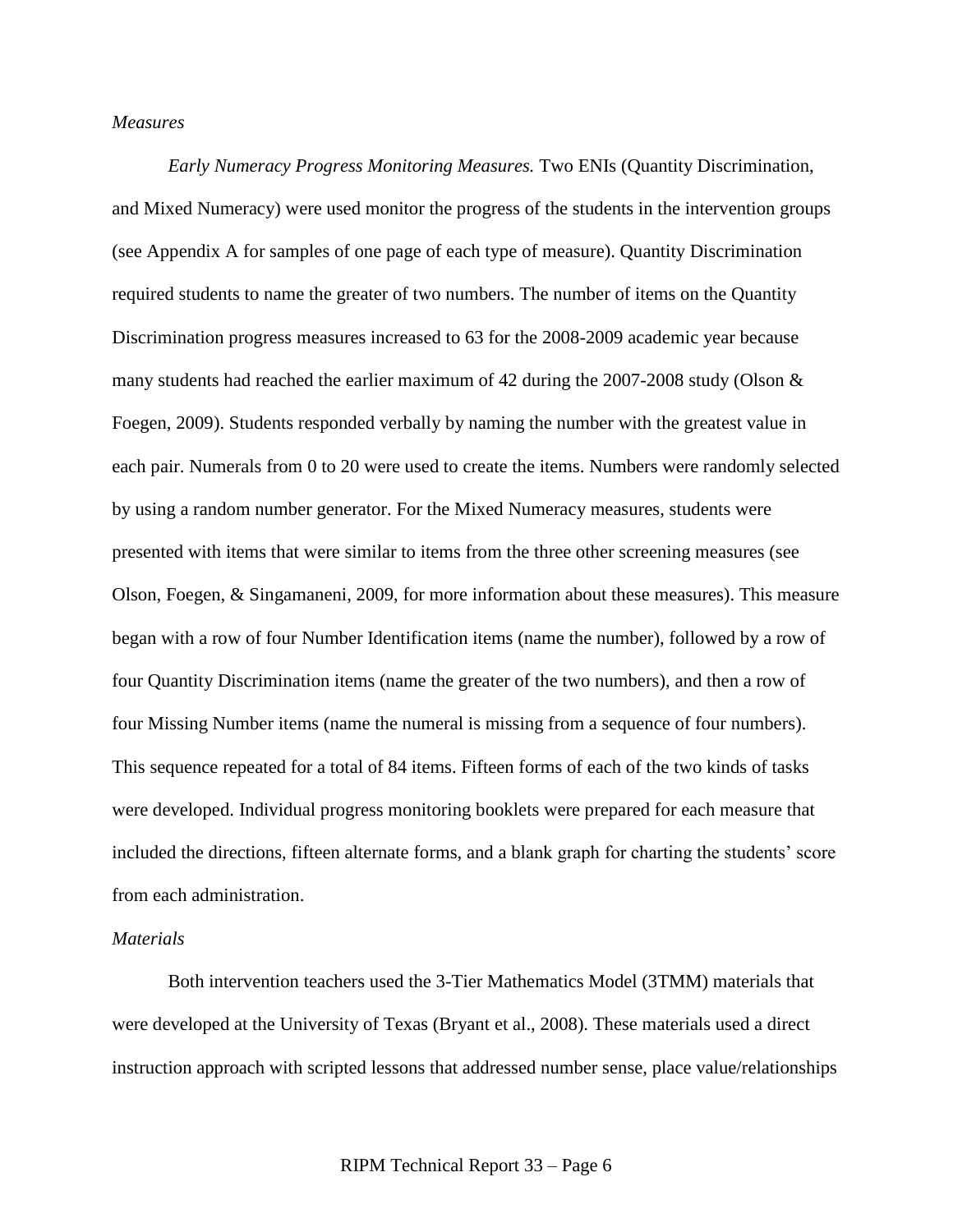of 10, problem solving, and addition and subtraction combinations. Most lessons included modeling, guided practice, individual practice, and suggestions for corrective feedback. These lessons were designed to be used for 15 to 20 minutes during four days of each week. Two classroom teachers had used the 3TMM materials in the two preceding years to provide supplemental instruction for students struggling in mathematics.

### *Procedures*

For the first time, intervention teachers gathered all of the progress monitoring data instead of classroom teachers. Intervention Teacher A had participated in the progress monitoring process as a classroom teacher during the 2006-2007 and 2007-2008 academic years; therefore, the Project Coordinator reviewed the administration procedures with this teacher. The Project Coordinator met with the Intervention Teacher B, who had not previously used the measures, to provide an overview of the measures and administration details. The second teacher had extensive experience using other progress monitoring measures; therefore, she understood how to use the ENIs very quickly. Both intervention teachers were providing supplemental instruction in reading and mathematics to students experiencing difficulty; the school district funded their positions through Title 1.

The measures were administered once a week (generally on Friday) from January through April. Intervention Teacher A alternated between the Quantity Discrimination and Mixed Numeracy measures, giving one during one week, and the other during the next week, while Intervention Teacher B administered both measures each week. Both tasks were individually administered using printed testing materials. Students were given one minute to verbally respond to as many items as they could during this time period. If a student hesitated for three seconds on a particular item, he/she was prompted to "Try the next one." Teachers recorded student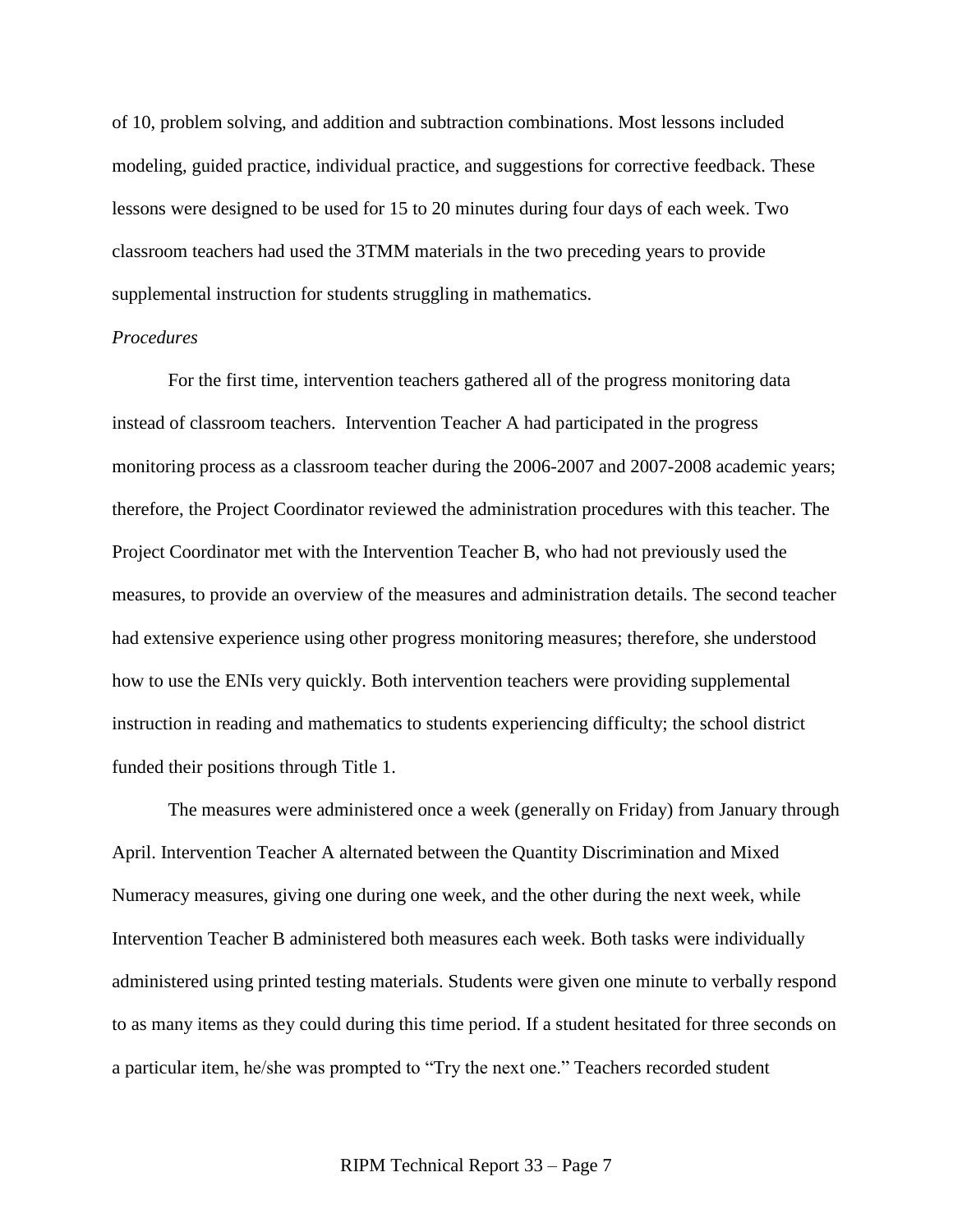responses in the appropriate booklet and later scored the measures by counting the number of correct responses. Scores were plotted on a graph that was included in the progress monitoring booklet. At a later date, a member of the research team entered all of the scores into a spreadsheet for data analysis.

#### *Data Analyses*

Data analyses were conducted using number correct scores for the two kinds of progress monitoring probes. Alternate-form reliability was computed by correlating scores from adjacent administrations of the same measure. To determine the measures' sensitivity to growth, we used ordinary least squares regression to calculate the slope of each student's scores on the two measures. The obtained slope values were calculated to reflect the amount of weekly progress a student achieved. We used the Wilcoxon Signed Ranks Test to determine if students' growth from the beginning to the end of the progress monitoring period was statistically significant.

#### **Results**

Descriptive statistics for all of the study measures are reported first. These are followed by alternate-form reliability statistics and the student growth data for the two ENIs that were used as progress monitoring assessments. Means and standard deviations for the Quantity Discrimination and Mixed Numeracy progress monitoring measures are presented in Table 2, as are data for the intervention students on the Fall, Winter, and Spring screening measures. Table 3 includes the same information for the Mixed Numeracy measures.

As we considered the data in Tables 2 and 3, we looked at the distributions for each of the progress monitoring measures. We were most interested in floor or ceiling effects and the progression of means over time. There were no scores of zero for any of the weeks that the two measures were used. With the revised Quantity Discrimination forms, which were changed to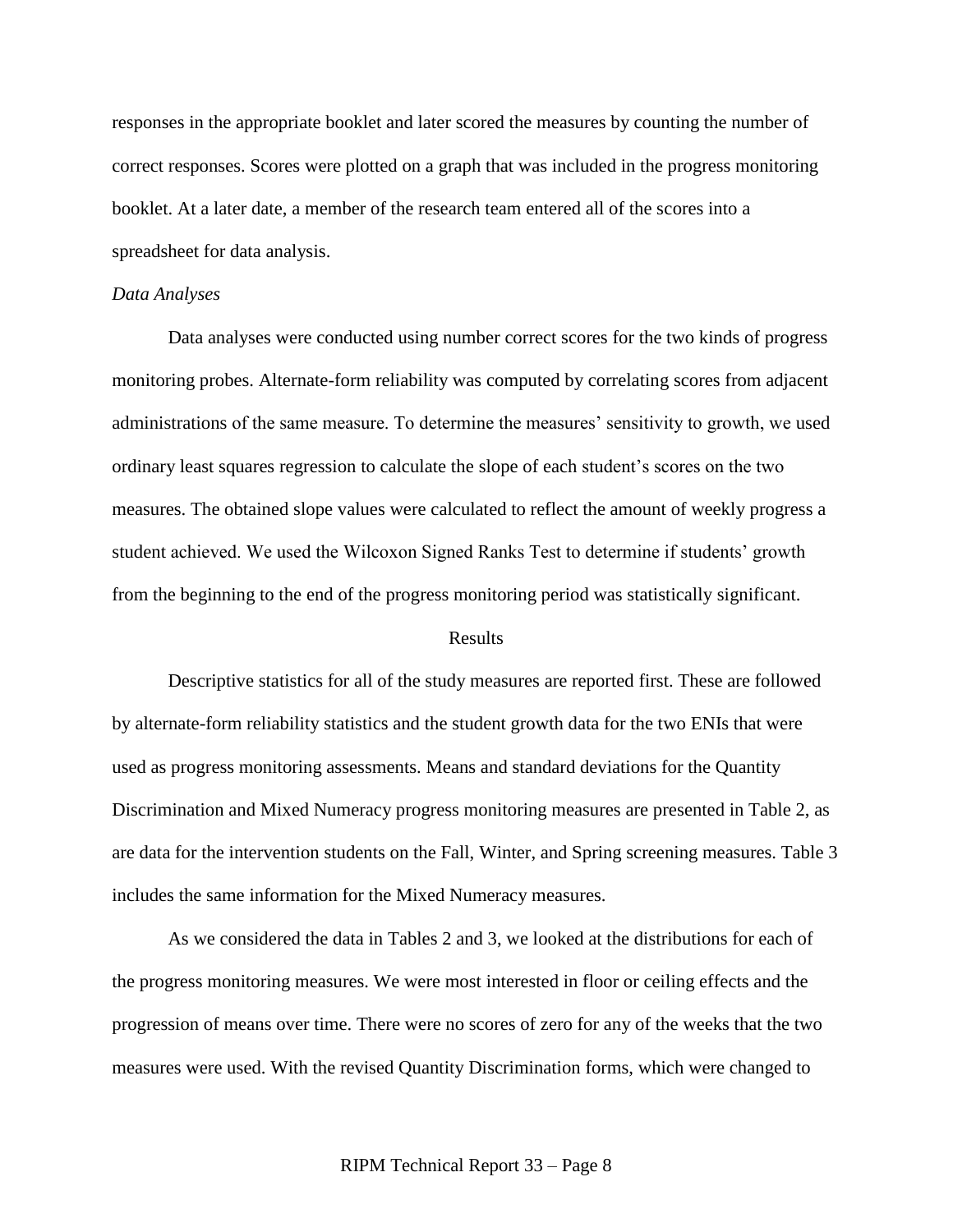include 63 instead of 42 items, none of the students earned a maximum score. The highest score for these progress monitoring measures was 45. The Mixed Numeracy progress monitoring measures have 84 items, and the highest score ever achieved by the students in the intervention groups was 34, so there were no ceiling effects with either assessment.

## Table 2

| Descriptive Statistics for the Quantity Discrimination Progress Monitoring Measures |  |
|-------------------------------------------------------------------------------------|--|
|-------------------------------------------------------------------------------------|--|

| Measure      | Week of School | Measure          | $\underline{n}$  | Min            | Max  | $\underline{M}$ | SD   |
|--------------|----------------|------------------|------------------|----------------|------|-----------------|------|
| Quantity     |                | Fall Screen      | 10               | $\overline{4}$ | 16   | 10.25           | 4.20 |
| Discrimation | 19 and 20      | $1\,$            | $\tau$           | 11             | 31   | 20.86           | 6.67 |
|              | 21             | $\sqrt{2}$       | $\tau$           | $10\,$         | 35   | 22.71           | 8.77 |
|              | 22 and 23      | 3                | $\boldsymbol{7}$ | 16             | 36   | 24.43           | 6.85 |
|              |                | Winter Screen    | 10               | 12             | 37.5 | 22.45           | 7.47 |
|              | 23 and 25      | $\overline{4}$   | $\boldsymbol{7}$ | 19             | 39   | 27.57           | 6.97 |
|              | 24 and 27      | 5                | 9                | 17             | 40   | 28.11           | 8.01 |
|              | 25 and 30      | 6                | $\mathbf{9}$     | $22\,$         | 40   | 28.56           | 6.89 |
|              | 26 and 32      | $\boldsymbol{7}$ | 10               | 19             | 41   | 29.80           | 6.56 |
|              | 27             | 8                | $\overline{4}$   | 28             | 42   | 33.50           | 5.97 |
|              | 28             | 9                | $\overline{4}$   | 28             | 43   | 32.75           | 6.90 |
|              | 29             | 10               | $\overline{4}$   | 28             | 42   | 34.00           | 6.06 |
|              | 30             | $11\,$           | $\overline{4}$   | 29             | 43   | 34.00           | 6.38 |
|              | 31             | 12               | $\overline{4}$   | 29             | 44   | 34.25           | 6.85 |
|              | 32             | 13               | $\overline{4}$   | 29             | 45   | 35.00           | 7.12 |
|              | 33             | 14               | $\overline{4}$   | 28             | 45   | 34.25           | 7.59 |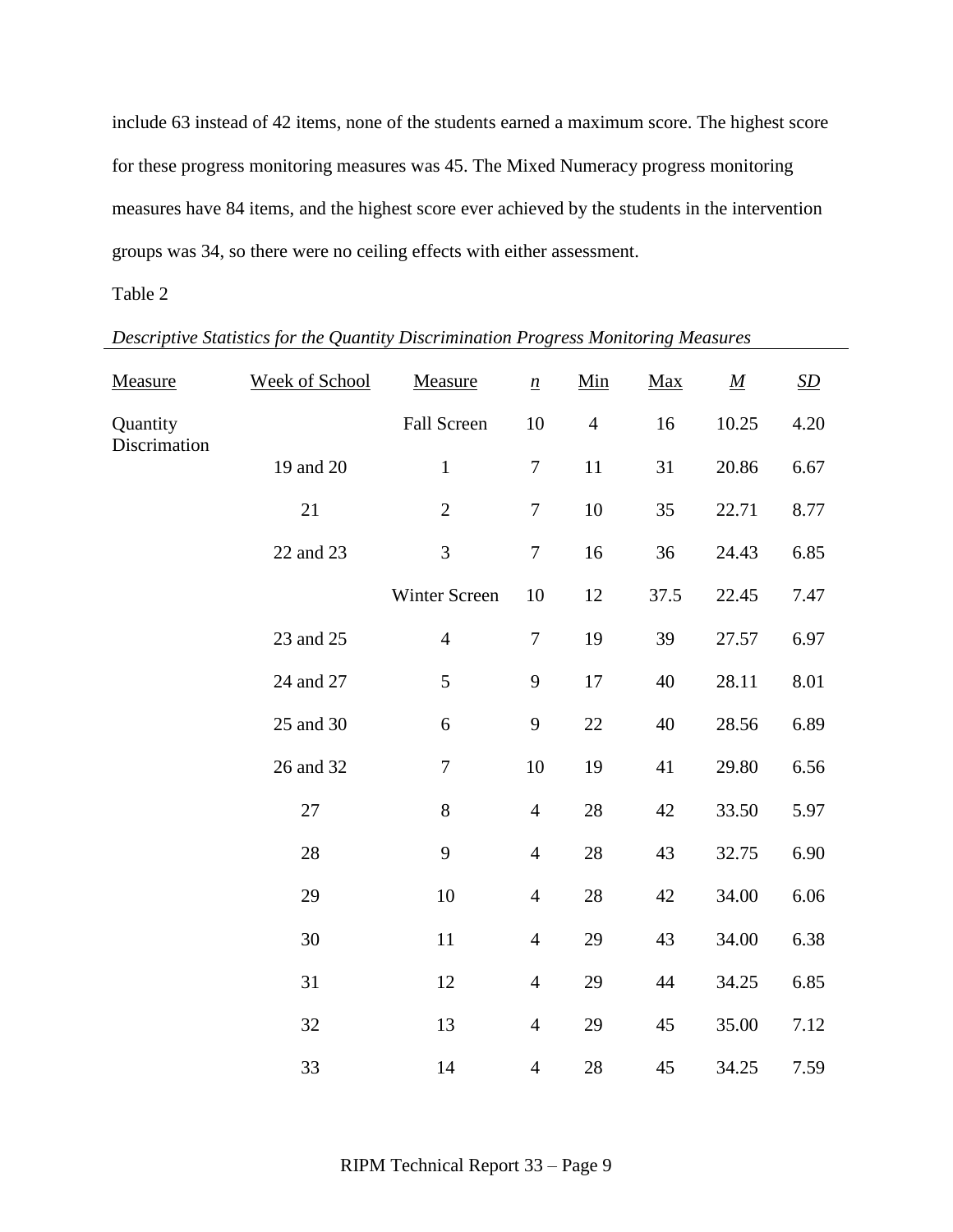| Measure  | Week of School | Measure          | $\underline{n}$  | Min    | Max  | $\underline{M}$ | SD   |
|----------|----------------|------------------|------------------|--------|------|-----------------|------|
| Mixed    |                | Fall Screen      | 10               | 8.5    | 14.5 | 12.05           | 1.99 |
| Numeracy | 20             | $\,1\,$          | $\tau$           | 14     | 24   | 19.14           | 3.18 |
|          | 21 and 22      | $\overline{2}$   | $\boldsymbol{7}$ | 17     | 28   | 20.71           | 4.35 |
|          | 22 and 24      | 3                | $\boldsymbol{7}$ | $18\,$ | 28   | 21.14           | 4.49 |
|          |                | Winter Screen    | 10               | 14.5   | 25   | 19.30           | 3.83 |
|          | 23 and 26      | $\overline{4}$   | 8                | 19     | 31   | 24.00           | 4.24 |
|          | 24 and 29      | 5                | 9                | 23     | 32   | 27.11           | 2.89 |
|          | 25 and 31      | $\boldsymbol{6}$ | $8\,$            | $20\,$ | 30   | 25.75           | 3.80 |
|          | 26             | $\overline{7}$   | 9                | 19     | 30   | 25.79           | 3.63 |
|          | 27             | $8\,$            | $\overline{4}$   | 20     | 34   | 27.75           | 6.13 |
|          | 28             | 9                | $\overline{4}$   | $26\,$ | 31   | 28.75           | 2.63 |
|          | 29             | 10               | $\mathfrak{Z}$   | 26     | 30   | 27.33           | 2.31 |
|          | 30             | $11\,$           | $\overline{4}$   | 21     | 33   | 28.00           | 5.29 |
|          | 31             | 12               | $\overline{4}$   | 21     | 33   | 28.50           | 5.45 |
|          | 32             | 13               | $\overline{4}$   | $22\,$ | 33   | 28.75           | 4.99 |
|          | 33             | 14               | $\overline{4}$   | 23     | 32   | 29.25           | 4.27 |
|          |                | Spring Screen    | 10               | 20     | 34.5 | 25.60           | 4.83 |

*Descriptive Statistics for the Mixed Numeracy Progress Monitoring Measures*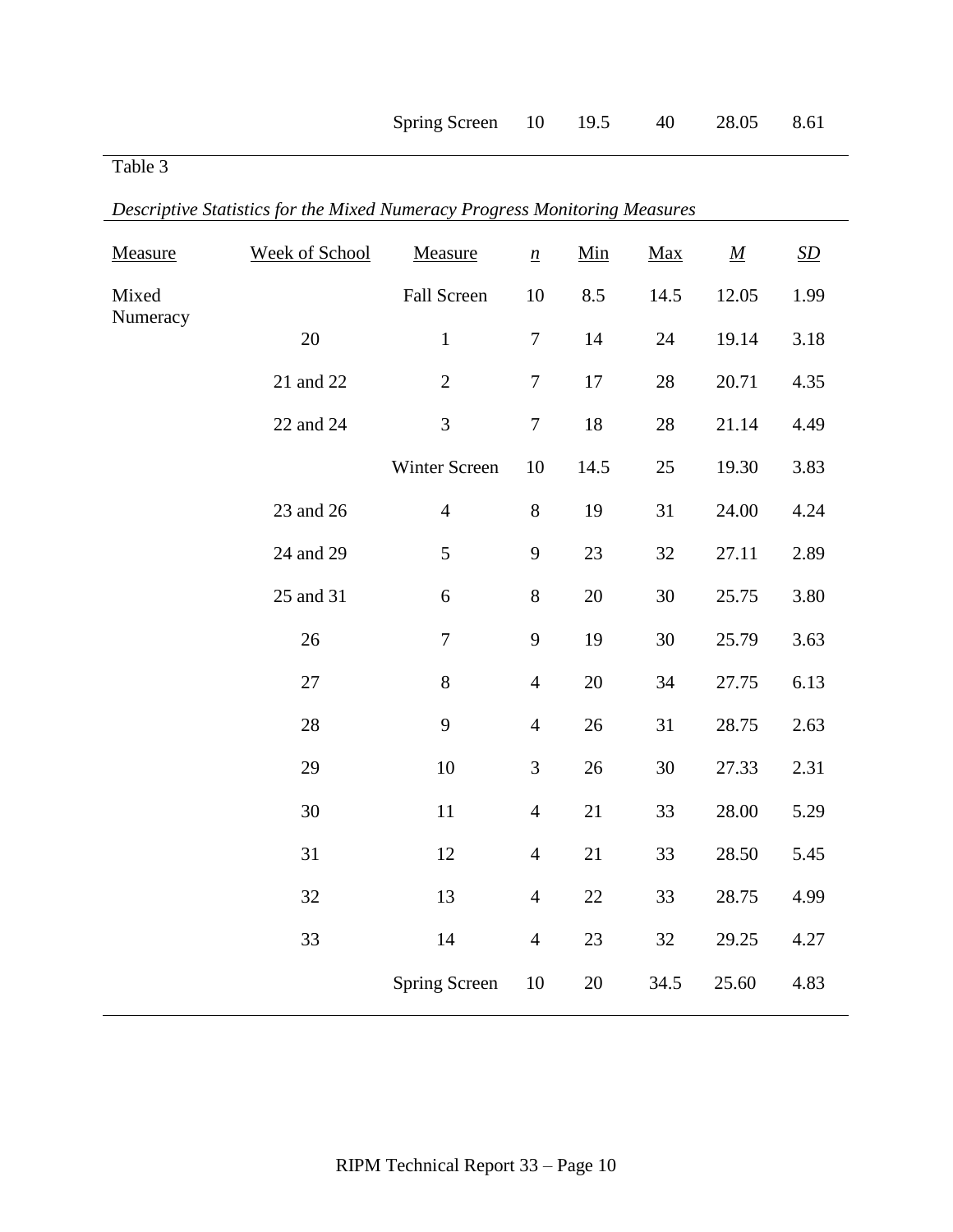As we examined the progression of mean scores on the two measures, we found that the scores on both measures increased over time. For the Quantity Discrimination measures that were only administered to four students, there was not a lot of change in the mean scores from one week to the next, with only modest gains or losses each week. We found more incremental improvement for the Mixed Numeracy measures with the limited sample sizes of three or four students.

*Research Question 1. What levels of alternate-form reliability are demonstrated when the Early Numeracy Indicators are used as progress monitoring measures?*

The alternate-form reliability correlations between scores from each type of task for each pair of subsequent administrations are reported in Tables 4 and 5. Eleven of the thirteen correlations for Quantity Discrimination were statistically significant, with these coefficients ranging from .84 to 1.00. Eight of the thirteen alternate-form reliability correlations for the Mixed Numeracy progress monitoring assessments were statistically significant, with these coefficients ranging from .89 to .97.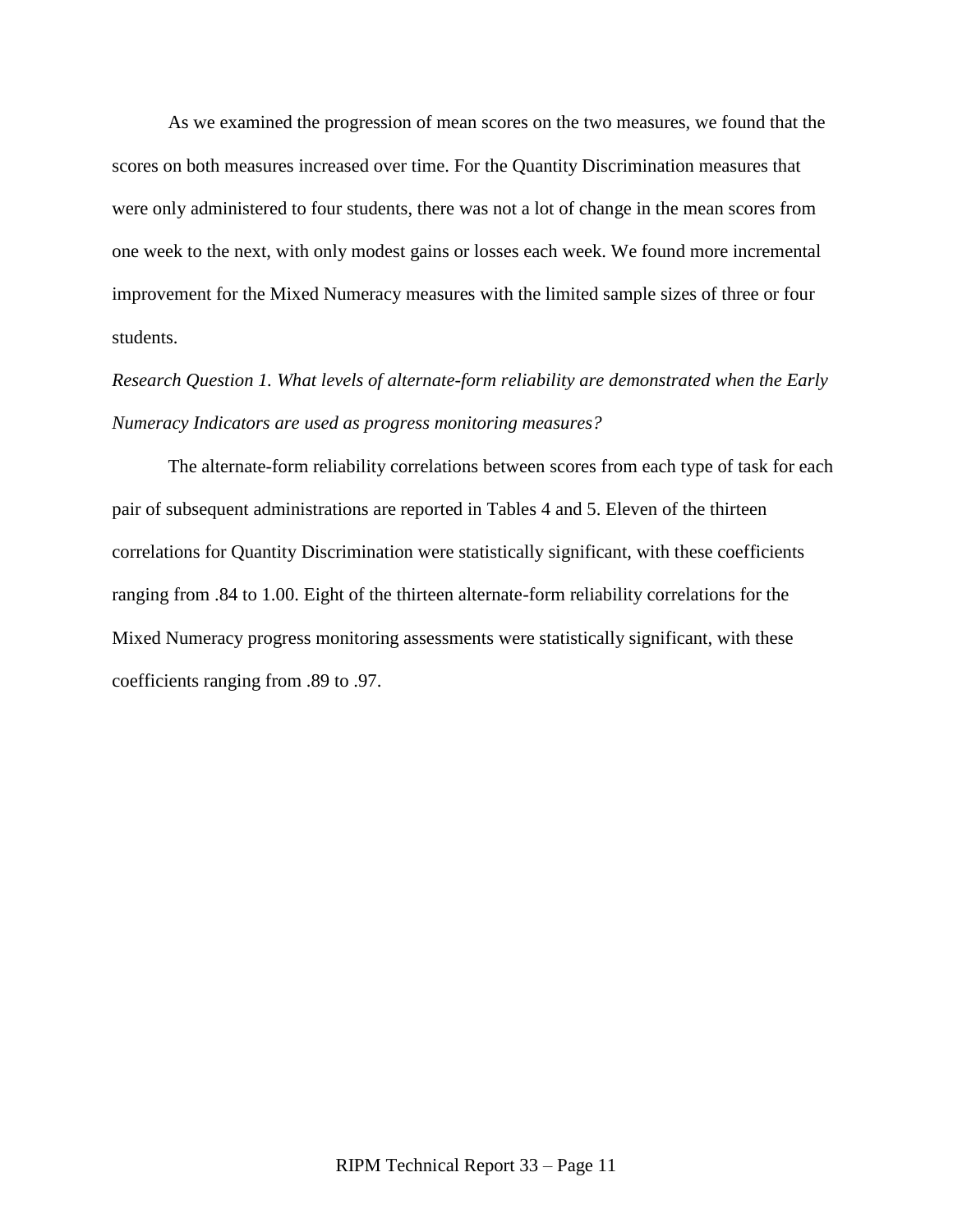# *Alternate-form Reliability for Quantity Discrimination*

| Measure                    | Forms           | $\underline{N}$  | $\underline{r}$ | $\ensuremath{p}$ |
|----------------------------|-----------------|------------------|-----------------|------------------|
| Quantity<br>Discrimination | QD 1 and QD 2   | $\tau$           | .96             | .00.             |
|                            | QD 2 and QD 3   | $\boldsymbol{7}$ | .70             | .08              |
|                            | QD 3 and QD 4   | $\boldsymbol{7}$ | .90             | .01              |
|                            | QD 4 and QD 5   | $\boldsymbol{7}$ | .96             | .00.             |
|                            | QD 5 and QD 6   | 9                | .88             | .00.             |
|                            | QD 6 and QD 7   | $\boldsymbol{9}$ | .84             | .01              |
|                            | QD 7 and QD 8   | $\overline{4}$   | .98             | .02              |
|                            | QD 8 and QD9    | $\overline{4}$   | .98             | .02              |
|                            | QD 9 and QD 10  | $\overline{4}$   | .93             | .07              |
|                            | QD 10 and QD 11 | $\overline{4}$   | .98             | .02              |
|                            | QD 11 and QD 12 | $\overline{4}$   | 1.00            | .00.             |
|                            | QD 12 and QD 13 | $\overline{4}$   | .96             | .02              |
|                            | QD 13 and QD 14 | $\overline{4}$   | 1.00            | .00              |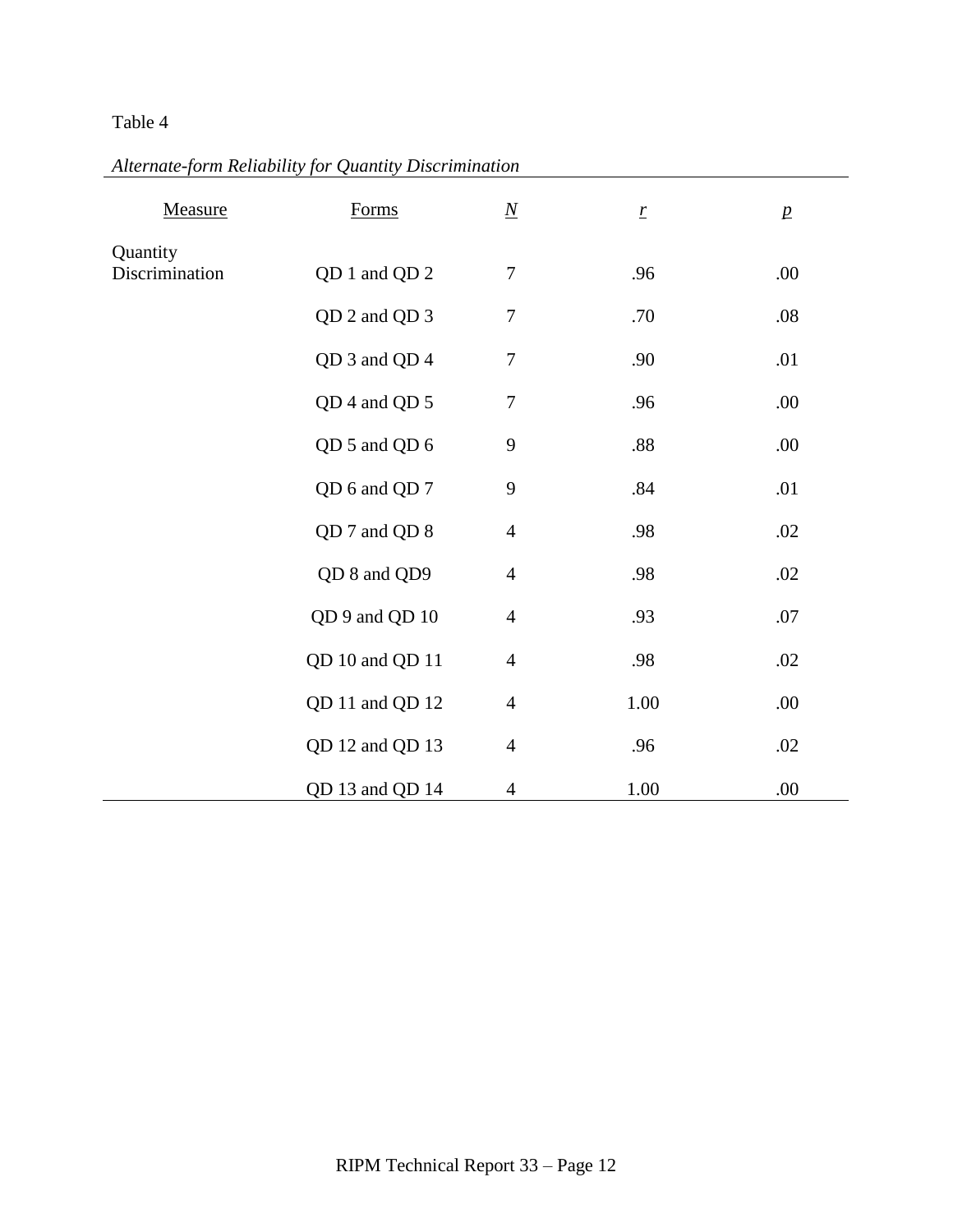## *Alternate-form Reliability for Mixed Numeracy*

| Measure               | Forms           | $\underline{N}$  | $\boldsymbol{r}$ | $\boldsymbol{p}$ |
|-----------------------|-----------------|------------------|------------------|------------------|
| <b>Mixed Numeracy</b> | MX 1 and MX2    | $\tau$           | .89              | .01              |
|                       | MX 2 and MX 3   | $\boldsymbol{7}$ | .96              | .00              |
|                       | MX 3 and MX 4   | $\boldsymbol{7}$ | .89              | .01              |
|                       | MX 4 and MX 5   | 8                | .16              | .71              |
|                       | MX 5 and MX 6   | 8                | .85              | .01              |
|                       | MX 6 and MX 7   | 8                | .52              | .19              |
|                       | MX 7 and MX 8   | 3                | .96              | .18              |
|                       | MX 8 and MX9    | $\overline{4}$   | 95               | .05              |
|                       | MX 9 and MX 10  | $\mathfrak{Z}$   | .98              | .12              |
|                       | MX 10 and MX 11 | 3                | .80              | .41              |
|                       | MX 11 and MX 12 | $\overline{4}$   | .97              | .03              |
|                       | MX 12 and MX 13 | $\overline{4}$   | .99              | .01              |
|                       | MX 13 and MX 14 | 4                | .97              | .03              |
|                       |                 |                  |                  |                  |

*Research Question 2*: *To what extent do the two progress monitoring measures reflect changes in student performance?*

The weekly growth rate data for the two progress monitoring measures are displayed in Table 6. Growth rates on the Quantity Discrimination assessments ranged from -.38 to 1.32 correct responses per week, with a mean rate of improvement of .64 correct responses per week.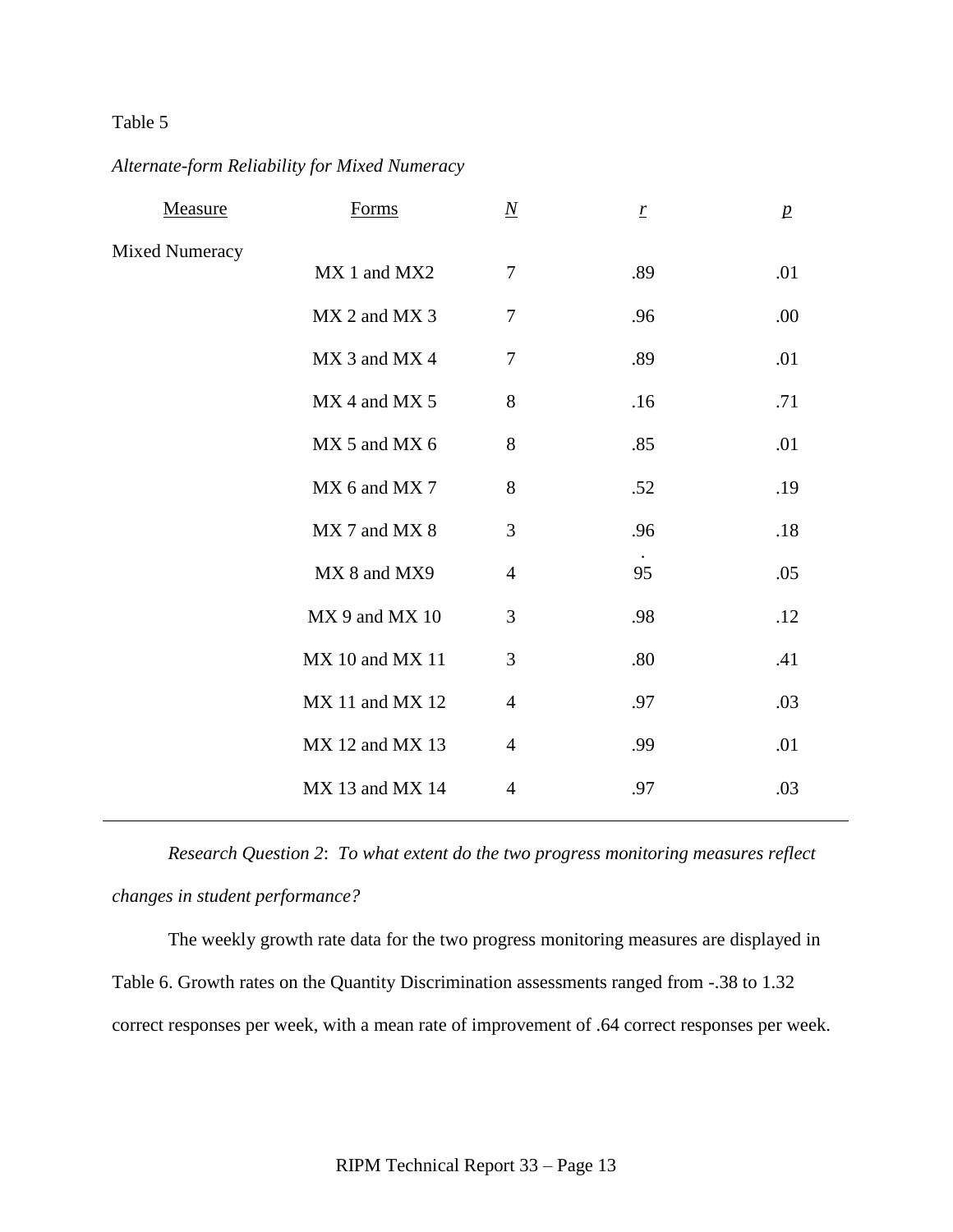Mixed Numeracy growth rates ranged from .21 to 1.16 correct responses per week with a mean rate of improvement of .59 correct responses per week.

Table 6

*Weekly Growth Rates*

|                |         | <b>Slopes</b>                  |                |  |
|----------------|---------|--------------------------------|----------------|--|
| Student        | Teacher | <b>Quantity Discrimination</b> | Mixed Numeracy |  |
| $\mathbf{1}$   | 2A      | 1.29                           | .64            |  |
| $\mathbf{2}$   | 3A      | 1.25                           | .40            |  |
| 3              | 3A      | NA                             | <b>NA</b>      |  |
| $\overline{4}$ | 1A      | 1.32                           | 1.16           |  |
| 5              | 2A      | .41                            | .22            |  |
| 6              | 2A      | $-.38$                         | .75            |  |
| $\overline{7}$ | 3B      | .43                            | .53            |  |
| 8              | 4B      | .75                            | .70            |  |
| 9              | 1B      | $-.19$                         | .21            |  |
| 10             | 1B      | .91                            | .67            |  |

*Note:* Student 3 was added to the intervention group later in the year; he only took 3 forms of each measure so his slopes were not calculated.

We used the Wilcoxon Signed Ranks Test to determine if student performance improved significantly from the beginning to the end of the progress monitoring period. For each of the measures we used the mean of the first two scores and the mean of the last two scores for these comparisons. Students' scores improved significantly for both sets of measures (Quantity Discrimination  $[z = -1.96, p < .05]$ ; Mixed Numeracy  $[z = -2.52, p < .01]$ ).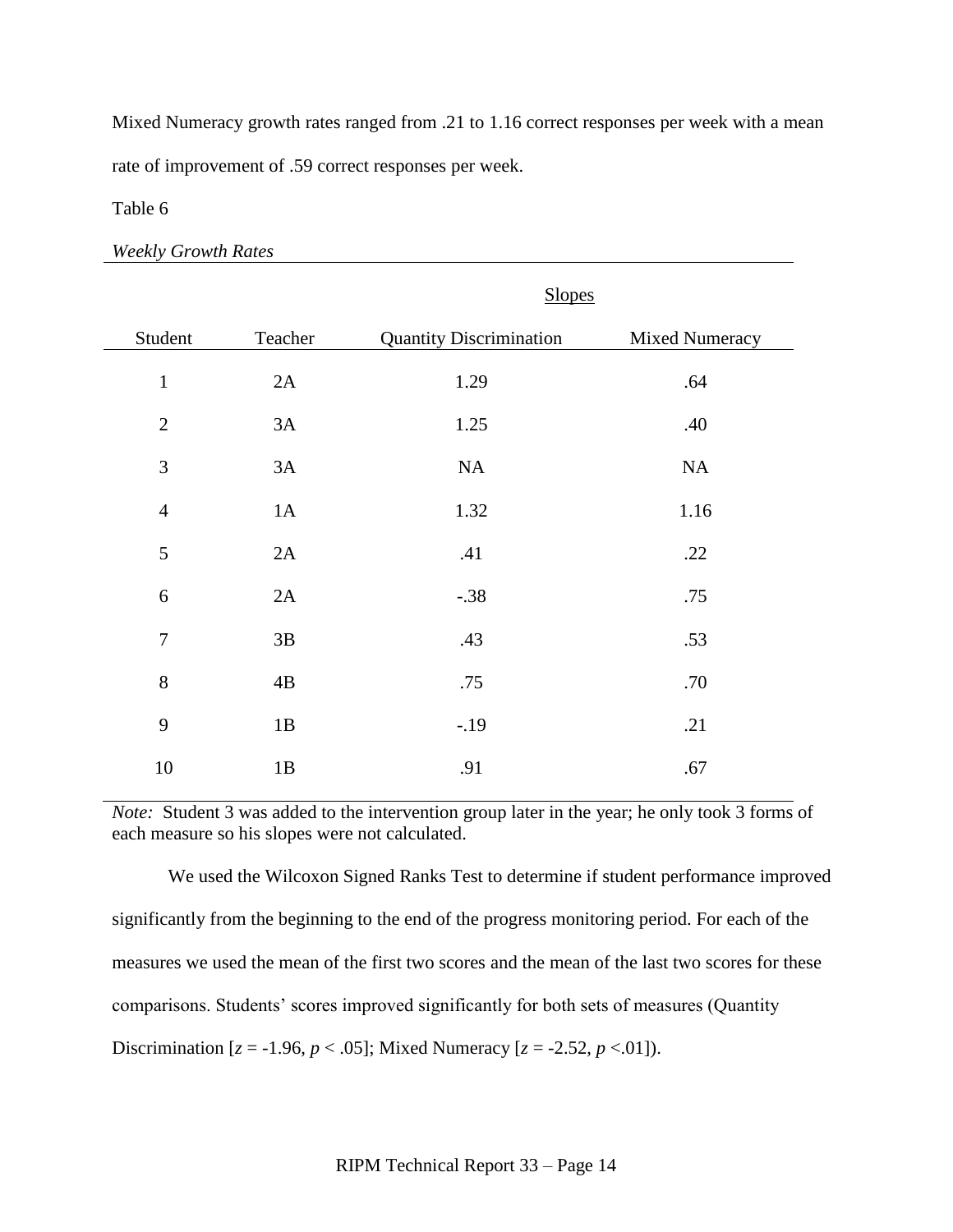#### Discussion

All of the statistically significant alternate-form reliability correlations obtained for the Quantity Discrimination progress monitoring measures were higher than our target of .80, with most coefficients greater than .90. These results were similar to the alternate-form reliability coefficients for the Quantity Discrimination benchmarking measures (Olson, Foegen, & Singamaneni, 2009).

This was the second year we used the Mixed Numeracy measures for both benchmarking and progress monitoring. The alternate-form reliability coefficients for the fall/winter/spring benchmarking measures were all at or above the .80 level. As noted in Table 5, the statistically significant correlations were also in this range; however, only eight of the thirteen comparisons were significant. The correlation coefficient between Form 4 and Form 5 was very different from all the other comparisons. Consequently, it will be important to examine these two forms to determine whether the items have similar difficulty levels.

During this study, both of the ENIs used for progress monitoring were administered throughout most of the spring semester. Both of the measures appear to be sensitive to growth even though the data were drawn from a sample of first grade students who were struggling with mathematics concepts and therefore represented a restricted range of ability. These results should be interpreted with caution given that the sample used to examine growth was very small  $(n = 3$ and  $n = 4$ ).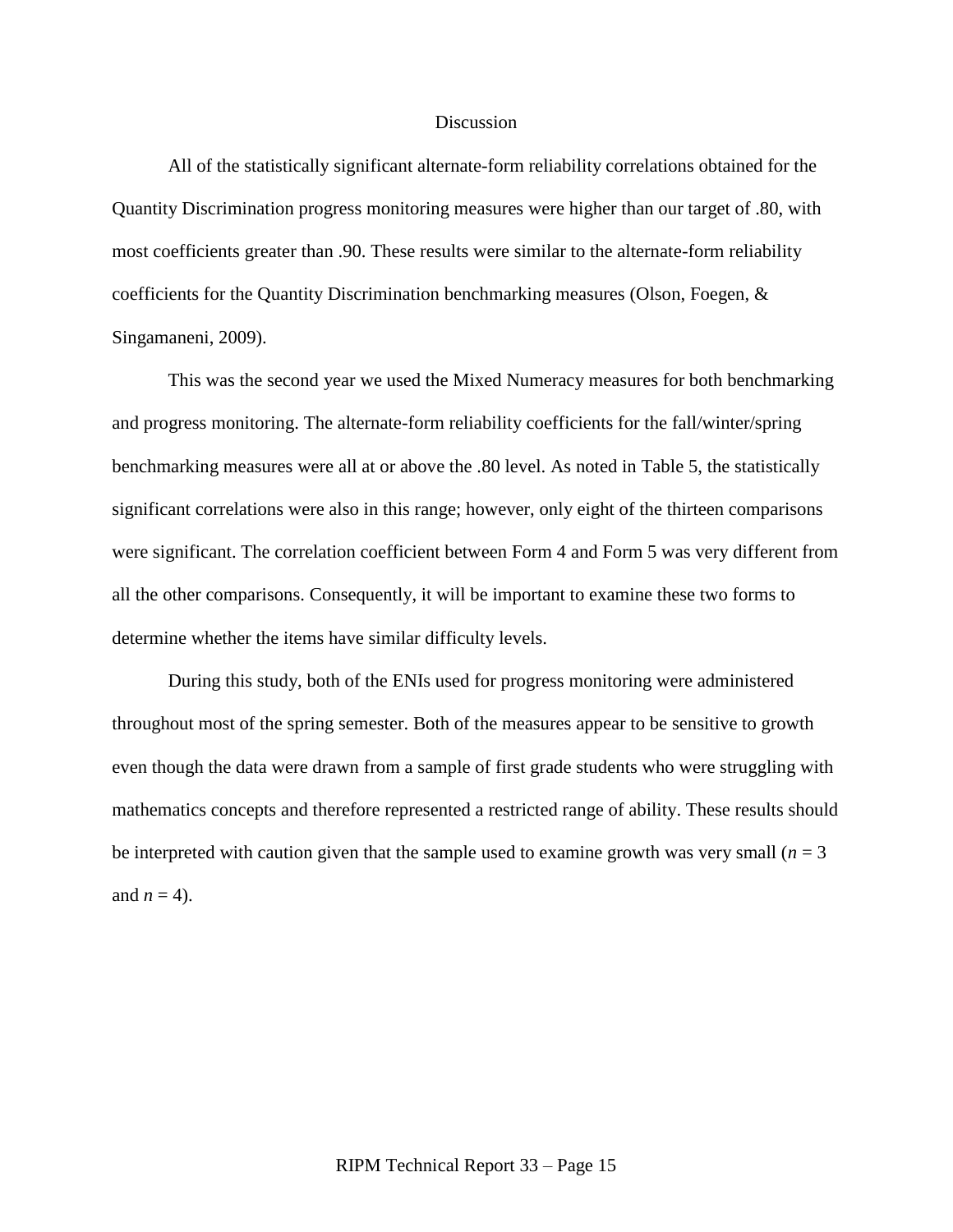#### References

- Bryant, D., Bryant, B., Gersten, R., Scammacca, N., Funk, C., Winter, A., Shi, M., & Pool, C. (2008). *The effects of tier 2 intervention on the mathematics performance of first-grade students who are at risk for mathematics difficulties. Learning Disability Quarterly, 31,*  47-63.
- Impecoven-Lind, L., Olson, J., & Foegen, A. (2009). *Exploring the use of early numeracy indicators for monitoring progress in two intervention contexts* (Technical Report 28). Minneapolis, MN: University of Minnesota, College of Education and Human Development, Research Institute on Progress Monitoring.
- Lembke, E., & Foegen, A. (2005). *Identifying indicators of early mathematics proficiency in Kindergarten and Grade 1* (Technical Report 6). Minneapolis, MN: University of Minnesota, College of Education and Human Development, Research Institute on Progress Monitoring.
- Ngarkar, S., Hampton, D. D., Lembke, E. S., & Whitaker, T. (2009). *Missouri Early Numeracy Indicator screening data: 2007-2008*. (Technical Report XX). Minneapolis, MN: University of Minnesota, College of Education and Human Development, Research Institute on Progress Monitoring.
- Olson, J. & Foegen, A. (2009). *Exploring the use of early numeracy indicators for monitoring progress in two intervention contexts: 2007-2008* (Technical Report 29). Minneapolis, MN: University of Minnesota, College of Education and Human Development, Research Institute on Progress Monitoring.
- Olson, J., Foegen, A., & Singamaneni, S. (2009). *Early Numeracy Indicator Screening Data: 2008-2009* (Technical Report 24). Minneapolis, MN: University of Minnesota, College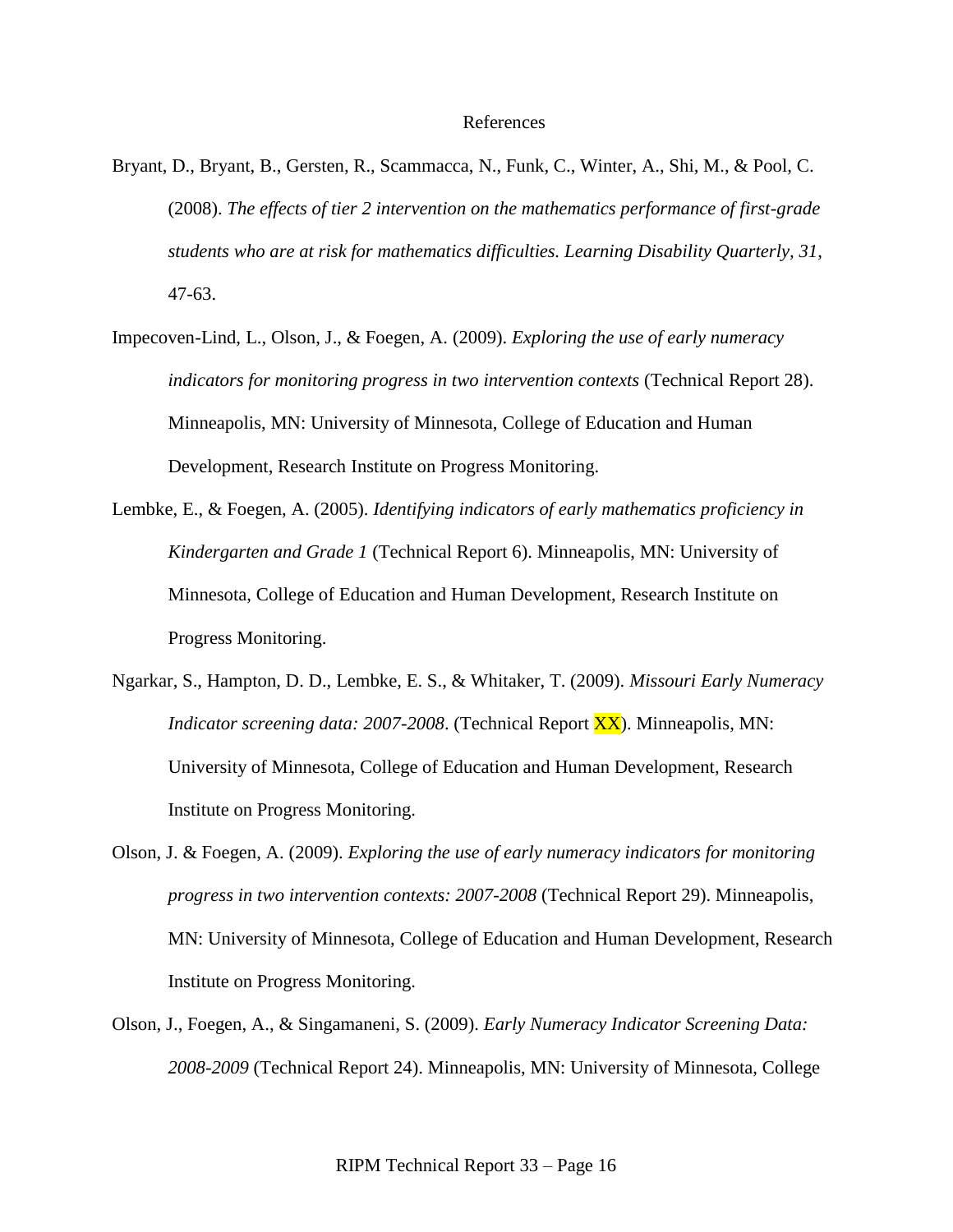of Education and Human Development, Research Institute on Progress Monitoring.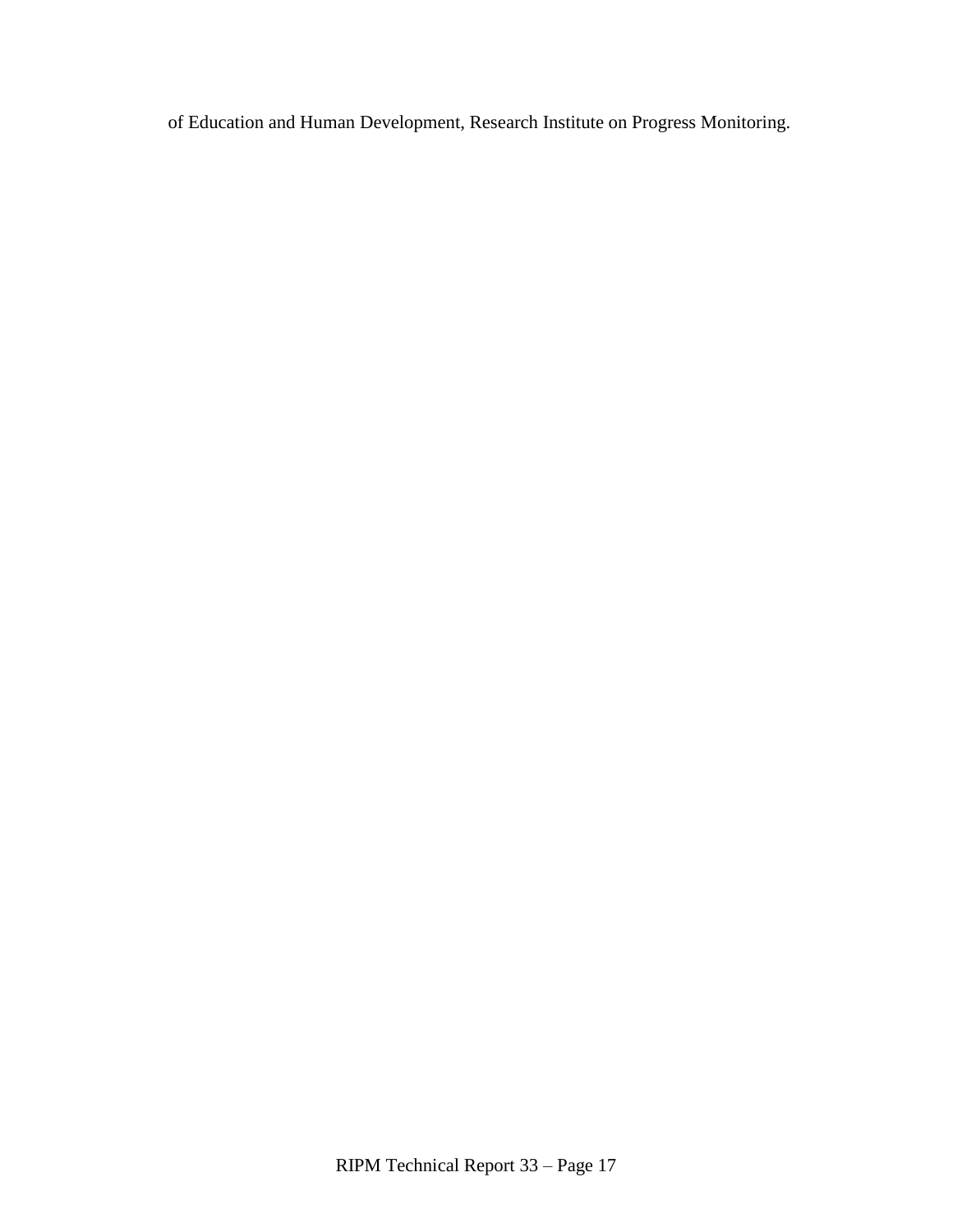# Appendix A

Early Numeracy Indicators

*Quantity Discrimination*

Sample Quantity Discrimination Measure Page

*Mixed Numeracy*

Sample Mixed Numeracy Measure Page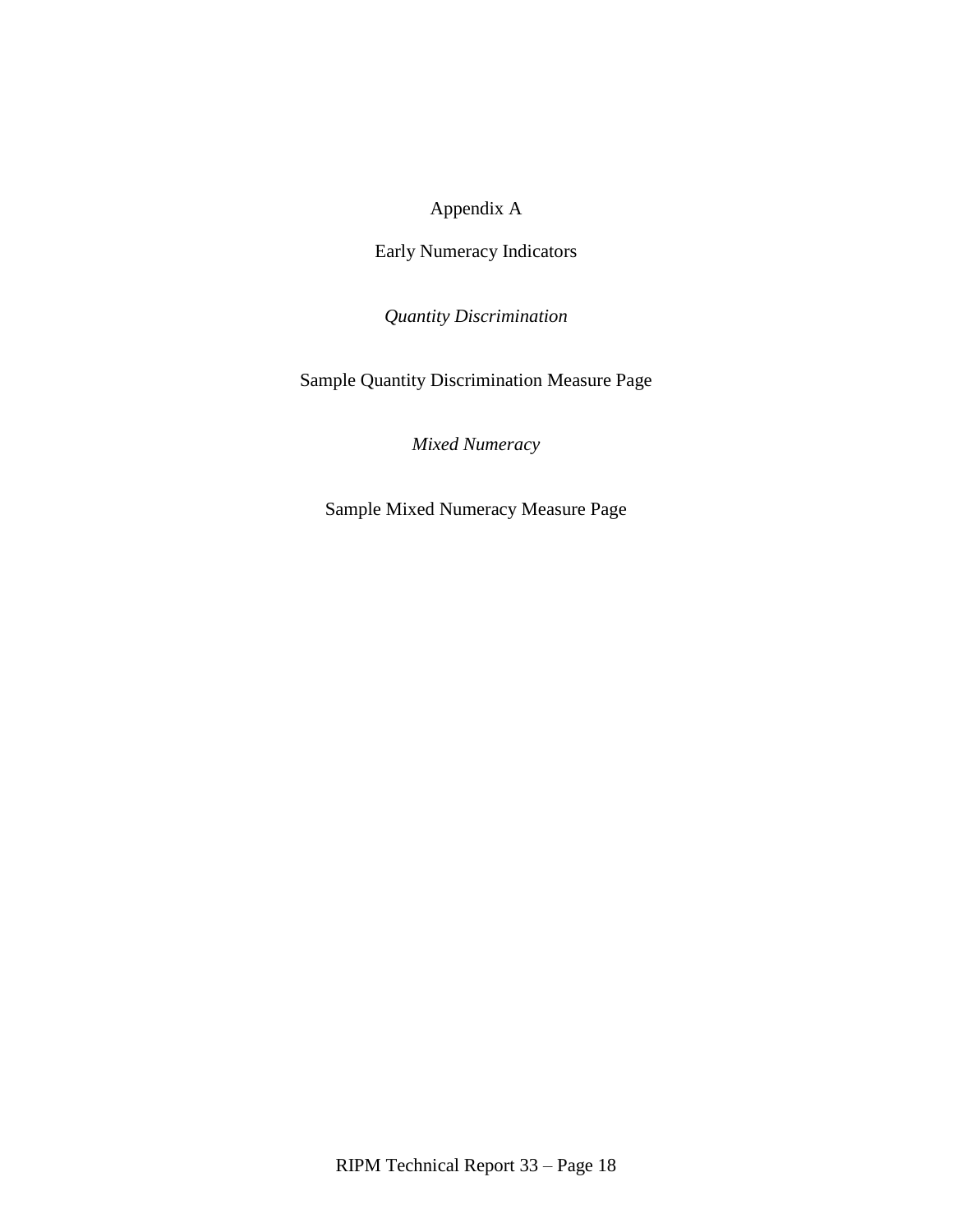

Quantity discrimination, page 1—student copy